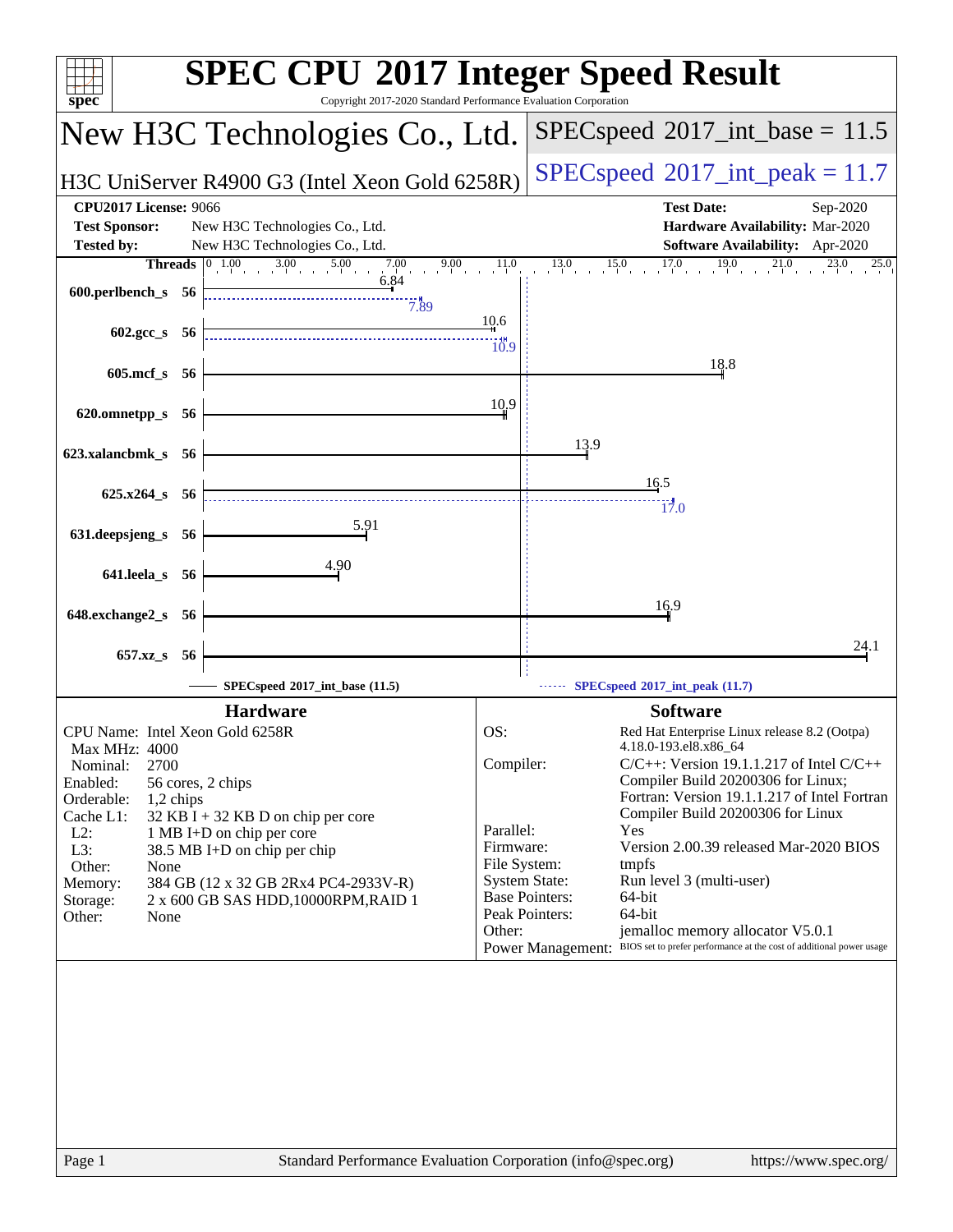

Copyright 2017-2020 Standard Performance Evaluation Corporation

# New H3C Technologies Co., Ltd.

H3C UniServer R4900 G3 (Intel Xeon Gold  $6258R$ ) [SPECspeed](http://www.spec.org/auto/cpu2017/Docs/result-fields.html#SPECspeed2017intpeak)®[2017\\_int\\_peak = 1](http://www.spec.org/auto/cpu2017/Docs/result-fields.html#SPECspeed2017intpeak)1.7

 $SPECspeed^{\circ}2017\_int\_base = 11.5$  $SPECspeed^{\circ}2017\_int\_base = 11.5$ 

**[CPU2017 License:](http://www.spec.org/auto/cpu2017/Docs/result-fields.html#CPU2017License)** 9066 **[Test Date:](http://www.spec.org/auto/cpu2017/Docs/result-fields.html#TestDate)** Sep-2020

**[Test Sponsor:](http://www.spec.org/auto/cpu2017/Docs/result-fields.html#TestSponsor)** New H3C Technologies Co., Ltd. **[Hardware Availability:](http://www.spec.org/auto/cpu2017/Docs/result-fields.html#HardwareAvailability)** Mar-2020 **[Tested by:](http://www.spec.org/auto/cpu2017/Docs/result-fields.html#Testedby)** New H3C Technologies Co., Ltd. **[Software Availability:](http://www.spec.org/auto/cpu2017/Docs/result-fields.html#SoftwareAvailability)** Apr-2020

## **[Results Table](http://www.spec.org/auto/cpu2017/Docs/result-fields.html#ResultsTable)**

|                                     | <b>Base</b>    |                |              |                |       |                | <b>Peak</b> |                |                |              |                |              |                |              |
|-------------------------------------|----------------|----------------|--------------|----------------|-------|----------------|-------------|----------------|----------------|--------------|----------------|--------------|----------------|--------------|
| <b>Benchmark</b>                    | <b>Threads</b> | <b>Seconds</b> | <b>Ratio</b> | <b>Seconds</b> | Ratio | <b>Seconds</b> | Ratio       | <b>Threads</b> | <b>Seconds</b> | <b>Ratio</b> | <b>Seconds</b> | <b>Ratio</b> | <b>Seconds</b> | <b>Ratio</b> |
| 600.perlbench_s                     | 56             | 260            | 6.83         | 258            | 6.87  | 259            | 6.84        | 56             | 227            | 7.83         | 225            | 7.89         | 224            | 7.91         |
| $602.\text{gcc s}$                  | 56             | 381            | 10.5         | 376            | 10.6  | 377            | 10.6        | 56             | 368            | 10.8         | 362            | $\pm 1.0$    | 365            | <u>10.9</u>  |
| $605$ .mcf s                        | 56             | 251            | 18.8         | 250            | 18.8  | 251            | 18.8        | 56             | 251            | 18.8         | 250            | 18.8         | 251            | <b>18.8</b>  |
| 620.omnetpp_s                       | 56             | 149            | 11.0         | 149            | 10.9  | 150            | 10.9        | 56             | 149            | 11.0         | 149            | <b>10.9</b>  | 150            | 10.9         |
| 623.xalancbmk_s                     | 56             | 102            | 13.9         | 102            | 13.9  | 102            | 13.9        | 56             | 102            | 13.9         | 102            | 13.9         | 102            | 13.9         |
| 625.x264 s                          | 56             | 107            | 16.5         | 107            | 16.5  | 107            | 16.5        | 56             | 103            | 17.1         | 104            | 7.0          | 104            | <b>17.0</b>  |
| 631.deepsjeng_s                     | 56             | 243            | 5.91         | 243            | 5.90  | 242            | 5.92        | 56             | 243            | 5.91         | 243            | 5.90         | 242            | 5.92         |
| 641.leela s                         | 56             | 348            | 4.90         | 348            | 4.90  | 348            | 4.90        | 56             | 348            | 4.90         | 348            | 4.90         | 348            | 4.90         |
| 648.exchange2 s                     | 56             | 174            | 16.9         | 174            | 16.9  | 175            | 16.8        | 56             | 174            | <b>16.9</b>  | 174            | 16.9         | 175            | 16.8         |
| $657.xz$ s                          | 56             | 257            | 24.0         | 257            | 24.1  | 257            | 24.1        | 56             | 257            | 24.0         | 257            | 24.1         | 257            | 24.1         |
| $SPECspeed*2017$ int base =<br>11.5 |                |                |              |                |       |                |             |                |                |              |                |              |                |              |

**[SPECspeed](http://www.spec.org/auto/cpu2017/Docs/result-fields.html#SPECspeed2017intpeak)[2017\\_int\\_peak =](http://www.spec.org/auto/cpu2017/Docs/result-fields.html#SPECspeed2017intpeak) 11.7**

Results appear in the [order in which they were run.](http://www.spec.org/auto/cpu2017/Docs/result-fields.html#RunOrder) Bold underlined text [indicates a median measurement](http://www.spec.org/auto/cpu2017/Docs/result-fields.html#Median).

# **[Compiler Notes](http://www.spec.org/auto/cpu2017/Docs/result-fields.html#CompilerNotes)**

The inconsistent Compiler version information under Compiler Version section is due to a discrepancy in Intel Compiler. The correct version of C/C++ compiler is: Version 19.1.1.217 Build 20200306 Compiler for Linux The correct version of Fortran compiler is: Version 19.1.1.217 Build 20200306 Compiler for Linux

# **[Operating System Notes](http://www.spec.org/auto/cpu2017/Docs/result-fields.html#OperatingSystemNotes)**

Stack size set to unlimited using "ulimit -s unlimited"

## **[Environment Variables Notes](http://www.spec.org/auto/cpu2017/Docs/result-fields.html#EnvironmentVariablesNotes)**

```
Environment variables set by runcpu before the start of the run:
KMP AFFINITY = "granularity=fine, scatter"
LD_LIBRARY_PATH = "/home/test/lib/intel64:/home/test/je5.0.1-64"
MALLOC_CONF = "retain:true"
OMP_STACKSIZE = "192M"
```
## **[General Notes](http://www.spec.org/auto/cpu2017/Docs/result-fields.html#GeneralNotes)**

 Binaries compiled on a system with 1x Intel Core i9-7980XE CPU + 64GB RAM memory using Redhat Enterprise Linux 8.0 NA: The test sponsor attests, as of date of publication, that CVE-2017-5754 (Meltdown) is mitigated in the system as tested and documented. Yes: The test sponsor attests, as of date of publication, that CVE-2017-5753 (Spectre variant 1) is mitigated in the system as tested and documented. Yes: The test sponsor attests, as of date of publication, that CVE-2017-5715 (Spectre variant 2)

**(Continued on next page)**

| Page 2 | Standard Performance Evaluation Corporation (info@spec.org) | https://www.spec.org/ |
|--------|-------------------------------------------------------------|-----------------------|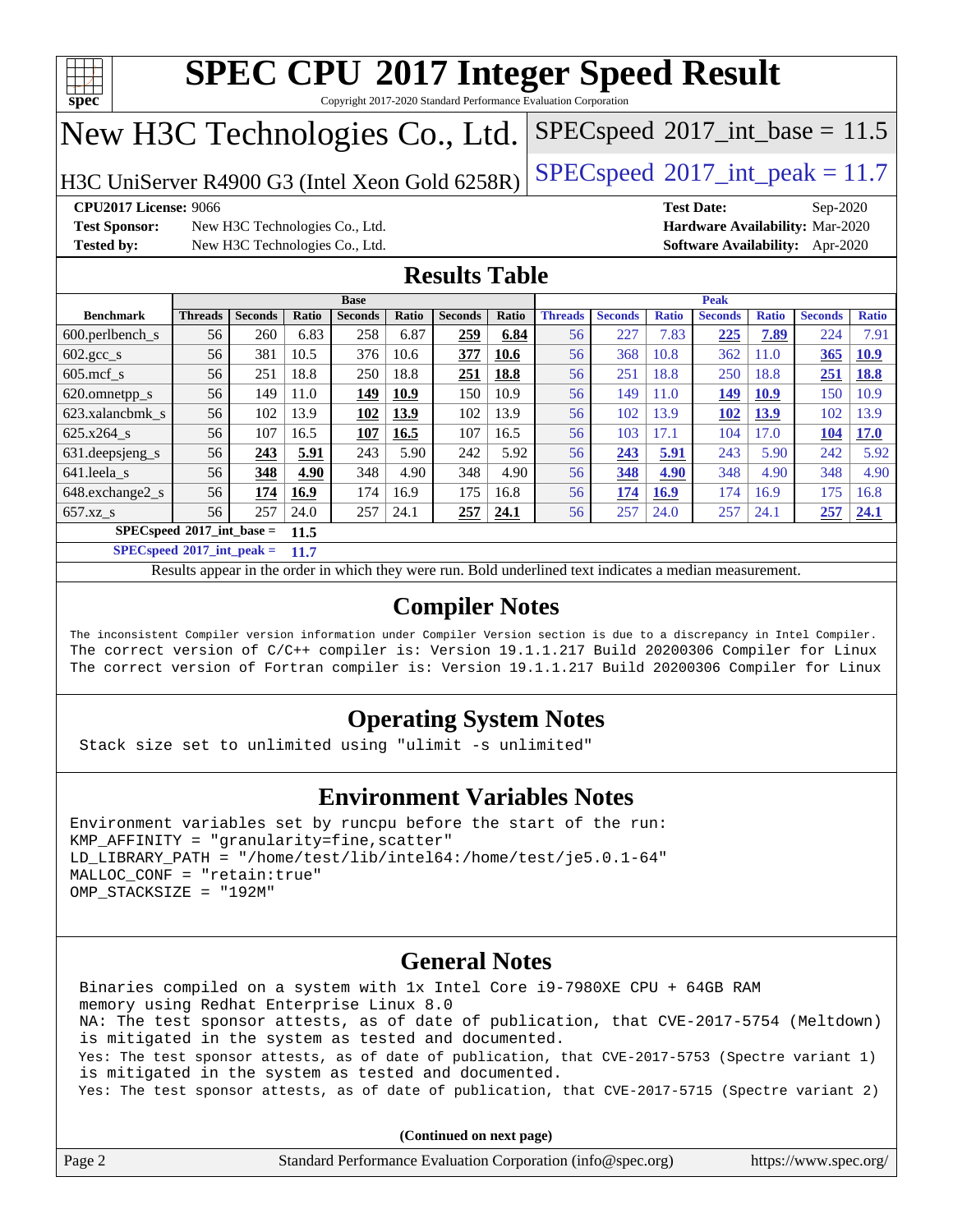

Copyright 2017-2020 Standard Performance Evaluation Corporation

# New H3C Technologies Co., Ltd.

H3C UniServer R4900 G3 (Intel Xeon Gold  $6258R$ ) [SPECspeed](http://www.spec.org/auto/cpu2017/Docs/result-fields.html#SPECspeed2017intpeak)®[2017\\_int\\_peak = 1](http://www.spec.org/auto/cpu2017/Docs/result-fields.html#SPECspeed2017intpeak)1.7

 $SPECspeed^{\circ}2017\_int\_base = 11.5$  $SPECspeed^{\circ}2017\_int\_base = 11.5$ 

**[Test Sponsor:](http://www.spec.org/auto/cpu2017/Docs/result-fields.html#TestSponsor)** New H3C Technologies Co., Ltd. **[Hardware Availability:](http://www.spec.org/auto/cpu2017/Docs/result-fields.html#HardwareAvailability)** Mar-2020 **[Tested by:](http://www.spec.org/auto/cpu2017/Docs/result-fields.html#Testedby)** New H3C Technologies Co., Ltd. **[Software Availability:](http://www.spec.org/auto/cpu2017/Docs/result-fields.html#SoftwareAvailability)** Apr-2020

**[CPU2017 License:](http://www.spec.org/auto/cpu2017/Docs/result-fields.html#CPU2017License)** 9066 **[Test Date:](http://www.spec.org/auto/cpu2017/Docs/result-fields.html#TestDate)** Sep-2020

### **[General Notes \(Continued\)](http://www.spec.org/auto/cpu2017/Docs/result-fields.html#GeneralNotes)**

 is mitigated in the system as tested and documented. Transparent Huge Pages enabled by default Prior to runcpu invocation Filesystem page cache synced and cleared with: sync; echo 3> /proc/sys/vm/drop\_caches jemalloc, a general purpose malloc implementation built with the RedHat Enterprise 7.5, and the system compiler gcc 4.8.5 sources available from jemalloc.net or <https://github.com/jemalloc/jemalloc/releases>

### **[Platform Notes](http://www.spec.org/auto/cpu2017/Docs/result-fields.html#PlatformNotes)**

 BIOS Settings: Set Hyper Threading to Disabled Set IMC Interleaving to 2-way Interleave Sysinfo program /home/test/bin/sysinfo Rev: r6365 of 2019-08-21 295195f888a3d7edb1e6e46a485a0011 running on localhost.localdomain Tue Sep 22 15:58:02 2020 SUT (System Under Test) info as seen by some common utilities. For more information on this section, see <https://www.spec.org/cpu2017/Docs/config.html#sysinfo> From /proc/cpuinfo model name : Intel(R) Xeon(R) Gold 6258R CPU @ 2.70GHz 2 "physical id"s (chips) 56 "processors" cores, siblings (Caution: counting these is hw and system dependent. The following excerpts from /proc/cpuinfo might not be reliable. Use with caution.) cpu cores : 28 siblings : 28 physical 0: cores 0 1 2 3 4 5 6 8 9 10 11 12 13 14 16 17 18 19 20 21 22 24 25 26 27 28 29 30 physical 1: cores 0 1 2 3 4 5 6 8 9 10 11 12 13 14 16 17 18 19 20 21 22 24 25 26 27 28 29 30 From lscpu: Architecture: x86\_64 CPU op-mode(s): 32-bit, 64-bit Byte Order: Little Endian CPU(s): 56 On-line CPU(s) list: 0-55 Thread(s) per core: 1 Core(s) per socket: 28 Socket(s): 2 NUMA node(s): 2 **(Continued on next page)**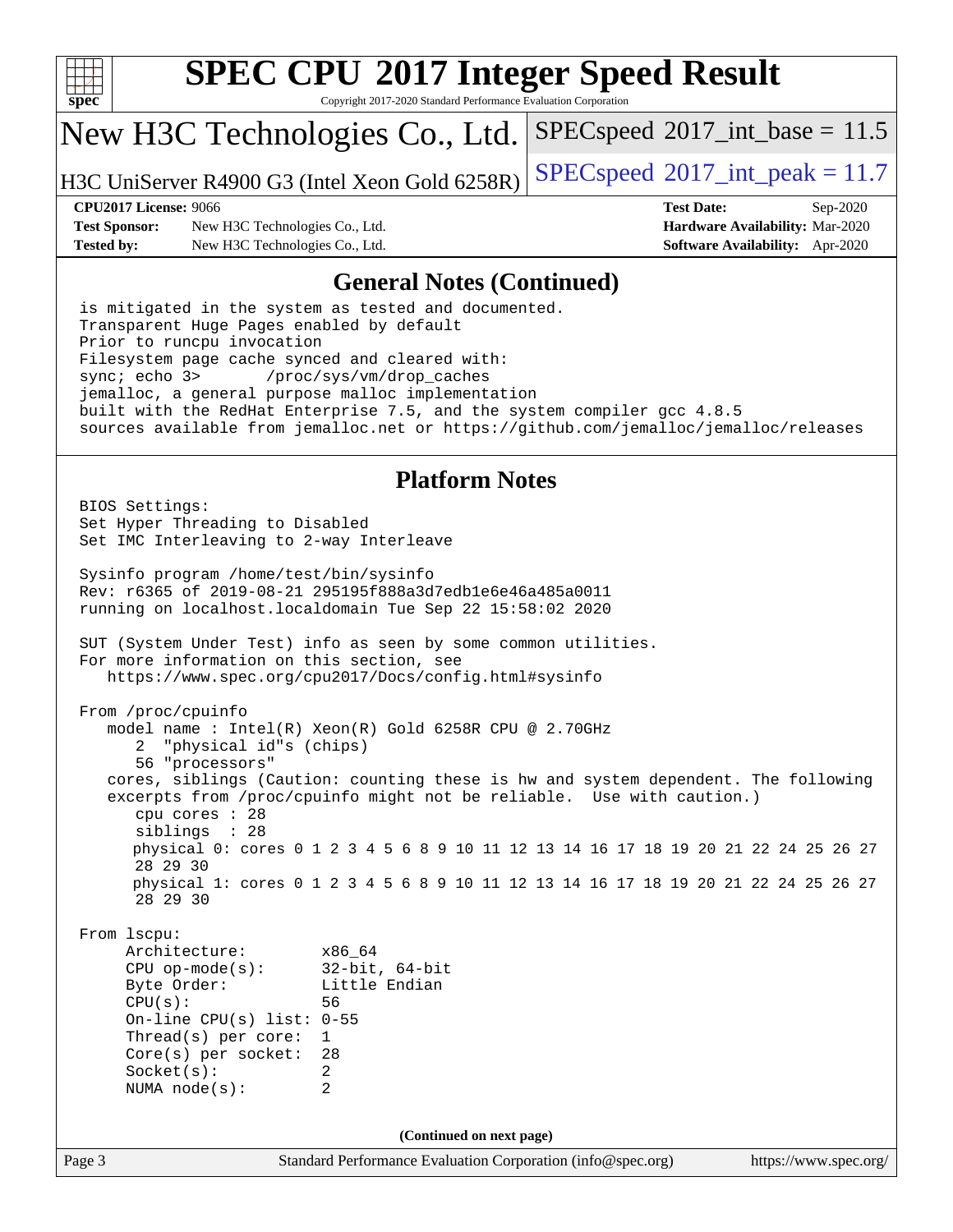

Copyright 2017-2020 Standard Performance Evaluation Corporation

# New H3C Technologies Co., Ltd.

H3C UniServer R4900 G3 (Intel Xeon Gold 6258R) [SPECspeed](http://www.spec.org/auto/cpu2017/Docs/result-fields.html#SPECspeed2017intpeak)<sup>®</sup>[2017\\_int\\_peak = 1](http://www.spec.org/auto/cpu2017/Docs/result-fields.html#SPECspeed2017intpeak)1.7

 $SPEC speed$ <sup>®</sup> $2017$ \_int\_base = 11.5

**[Test Sponsor:](http://www.spec.org/auto/cpu2017/Docs/result-fields.html#TestSponsor)** New H3C Technologies Co., Ltd. **[Hardware Availability:](http://www.spec.org/auto/cpu2017/Docs/result-fields.html#HardwareAvailability)** Mar-2020 **[Tested by:](http://www.spec.org/auto/cpu2017/Docs/result-fields.html#Testedby)** New H3C Technologies Co., Ltd. **[Software Availability:](http://www.spec.org/auto/cpu2017/Docs/result-fields.html#SoftwareAvailability)** Apr-2020

**[CPU2017 License:](http://www.spec.org/auto/cpu2017/Docs/result-fields.html#CPU2017License)** 9066 **[Test Date:](http://www.spec.org/auto/cpu2017/Docs/result-fields.html#TestDate)** Sep-2020

## **[Platform Notes \(Continued\)](http://www.spec.org/auto/cpu2017/Docs/result-fields.html#PlatformNotes)**

| Lld cache:                             | 32K                                                                                                                                                                    |                       |
|----------------------------------------|------------------------------------------------------------------------------------------------------------------------------------------------------------------------|-----------------------|
| Lli cache:                             | 32K                                                                                                                                                                    |                       |
| L2 cache:                              | 1024K                                                                                                                                                                  |                       |
| L3 cache:<br>NUMA node0 $CPU(s): 0-27$ | 39424K                                                                                                                                                                 |                       |
| NUMA $node1$ $CPU(s):$                 | $28 - 55$                                                                                                                                                              |                       |
| Flagg:                                 | fpu vme de pse tsc msr pae mce cx8 apic sep mtrr pge mca cmov                                                                                                          |                       |
|                                        | pat pse36 clflush dts acpi mmx fxsr sse sse2 ss ht tm pbe syscall nx pdpelgb rdtscp                                                                                    |                       |
|                                        | lm constant_tsc art arch_perfmon pebs bts rep_good nopl xtopology nonstop_tsc cpuid                                                                                    |                       |
|                                        | aperfmperf pni pclmulqdq dtes64 monitor ds_cpl vmx smx est tm2 ssse3 sdbg fma cx16                                                                                     |                       |
|                                        | xtpr pdcm pcid dca sse4_1 sse4_2 x2apic movbe popcnt tsc_deadline_timer aes xsave                                                                                      |                       |
|                                        | avx f16c rdrand lahf_lm abm 3dnowprefetch cpuid_fault epb cat_13 cdp_13                                                                                                |                       |
|                                        | invpcid_single intel_ppin ssbd mba ibrs ibpb stibp ibrs_enhanced tpr_shadow vnmi                                                                                       |                       |
|                                        | flexpriority ept vpid fsgsbase tsc_adjust bmil hle avx2 smep bmi2 erms invpcid rtm<br>cqm mpx rdt_a avx512f avx512dq rdseed adx smap clflushopt clwb intel_pt avx512cd |                       |
|                                        | avx512bw avx512vl xsaveopt xsavec xgetbvl xsaves cqm_llc cqm_occup_llc cqm_mbm_total                                                                                   |                       |
|                                        | cqm_mbm_local dtherm ida arat pln pts hwp hwp_act_window hwp_epp hwp_pkg_req pku                                                                                       |                       |
|                                        | ospke avx512_vnni md_clear flush_l1d arch_capabilities                                                                                                                 |                       |
|                                        |                                                                                                                                                                        |                       |
| /proc/cpuinfo cache data               |                                                                                                                                                                        |                       |
| cache size : 39424 KB                  |                                                                                                                                                                        |                       |
|                                        |                                                                                                                                                                        |                       |
| physical chip.                         | From numactl --hardware WARNING: a numactl 'node' might or might not correspond to a                                                                                   |                       |
| $available: 2 nodes (0-1)$             |                                                                                                                                                                        |                       |
|                                        | node 0 cpus: 0 1 2 3 4 5 6 7 8 9 10 11 12 13 14 15 16 17 18 19 20 21 22 23 24 25 26 27                                                                                 |                       |
| node 0 size: 191810 MB                 |                                                                                                                                                                        |                       |
| node 0 free: 191255 MB                 |                                                                                                                                                                        |                       |
|                                        | node 1 cpus: 28 29 30 31 32 33 34 35 36 37 38 39 40 41 42 43 44 45 46 47 48 49 50 51 52                                                                                |                       |
| 53 54 55                               |                                                                                                                                                                        |                       |
| node 1 size: 193529 MB                 |                                                                                                                                                                        |                       |
| node 1 free: 185665 MB                 |                                                                                                                                                                        |                       |
| node distances:<br>0                   |                                                                                                                                                                        |                       |
| node<br>1<br>10<br>21<br>0:            |                                                                                                                                                                        |                       |
| 21<br>10<br>1:                         |                                                                                                                                                                        |                       |
|                                        |                                                                                                                                                                        |                       |
|                                        |                                                                                                                                                                        |                       |
|                                        | (Continued on next page)                                                                                                                                               |                       |
| Page 4                                 | Standard Performance Evaluation Corporation (info@spec.org)                                                                                                            | https://www.spec.org/ |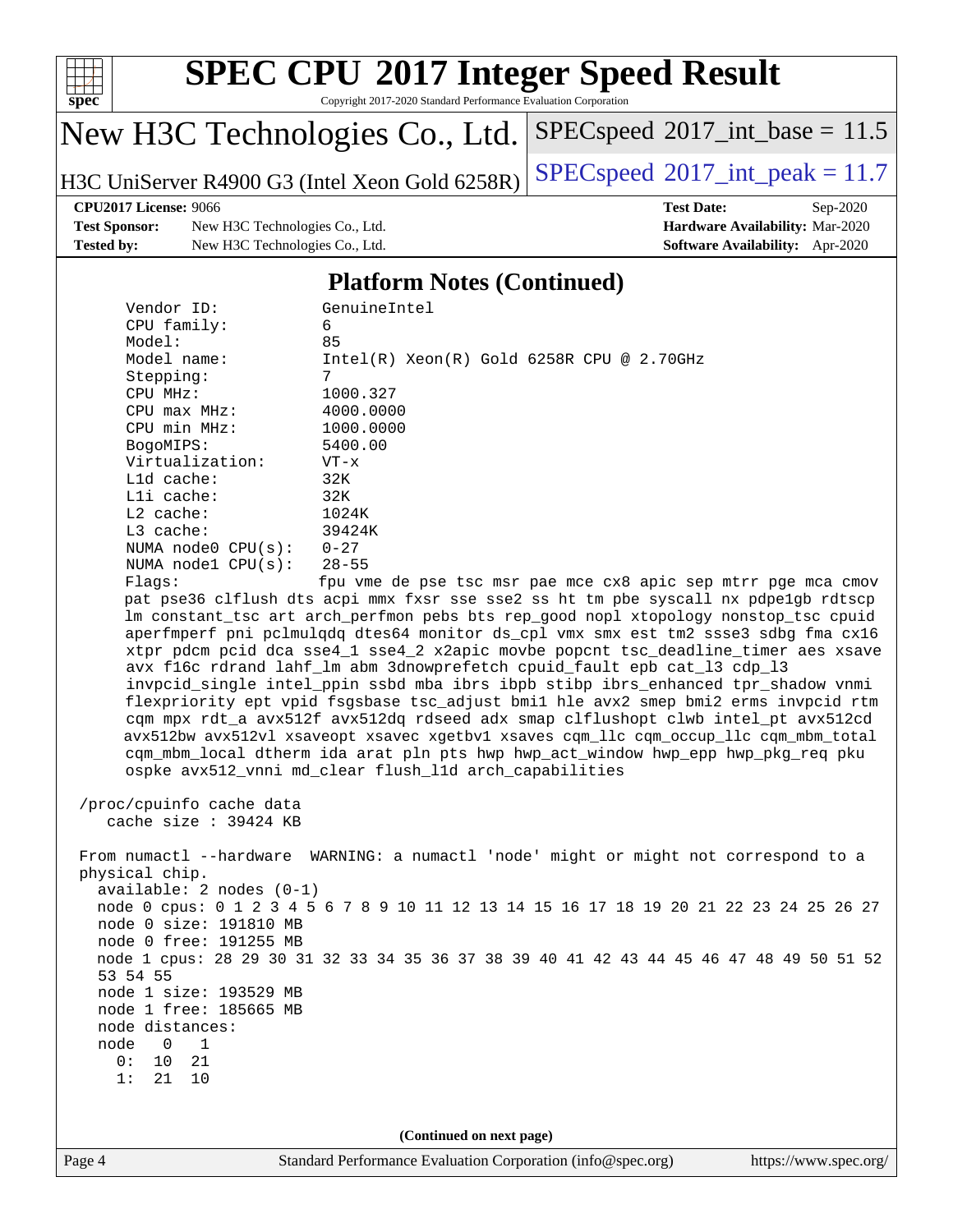| spec                              | <b>SPEC CPU®2017 Integer Speed Result</b><br>Copyright 2017-2020 Standard Performance Evaluation Corporation                                                                                                                                                                                                                                                                                                                                                                                                                                                                                                                                                                                |                                                                                                                                                                                       |  |  |  |  |  |
|-----------------------------------|---------------------------------------------------------------------------------------------------------------------------------------------------------------------------------------------------------------------------------------------------------------------------------------------------------------------------------------------------------------------------------------------------------------------------------------------------------------------------------------------------------------------------------------------------------------------------------------------------------------------------------------------------------------------------------------------|---------------------------------------------------------------------------------------------------------------------------------------------------------------------------------------|--|--|--|--|--|
|                                   | New H3C Technologies Co., Ltd.                                                                                                                                                                                                                                                                                                                                                                                                                                                                                                                                                                                                                                                              | $SPEC speed^{\circ}2017\_int\_base = 11.5$                                                                                                                                            |  |  |  |  |  |
|                                   | H3C UniServer R4900 G3 (Intel Xeon Gold 6258R)                                                                                                                                                                                                                                                                                                                                                                                                                                                                                                                                                                                                                                              | $SPEC speed^{\circ}2017\_int\_peak = 11.7$                                                                                                                                            |  |  |  |  |  |
|                                   | <b>CPU2017 License: 9066</b>                                                                                                                                                                                                                                                                                                                                                                                                                                                                                                                                                                                                                                                                | <b>Test Date:</b><br>Sep-2020                                                                                                                                                         |  |  |  |  |  |
|                                   | <b>Test Sponsor:</b><br>New H3C Technologies Co., Ltd.                                                                                                                                                                                                                                                                                                                                                                                                                                                                                                                                                                                                                                      | Hardware Availability: Mar-2020                                                                                                                                                       |  |  |  |  |  |
| <b>Tested by:</b>                 | New H3C Technologies Co., Ltd.                                                                                                                                                                                                                                                                                                                                                                                                                                                                                                                                                                                                                                                              | Software Availability: Apr-2020                                                                                                                                                       |  |  |  |  |  |
| <b>Platform Notes (Continued)</b> |                                                                                                                                                                                                                                                                                                                                                                                                                                                                                                                                                                                                                                                                                             |                                                                                                                                                                                       |  |  |  |  |  |
|                                   | From /proc/meminfo<br>MemTotal:<br>394588392 kB<br>HugePages_Total:<br>0<br>Hugepagesize:<br>2048 kB<br>From /etc/*release* /etc/*version*<br>os-release:<br>NAME="Red Hat Enterprise Linux"<br>VERSION="8.2 (Ootpa)"<br>$ID="rhe1"$<br>ID_LIKE="fedora"<br>VERSION_ID="8.2"<br>PLATFORM_ID="platform:el8"<br>PRETTY_NAME="Red Hat Enterprise Linux 8.2 (Ootpa)"<br>ANSI_COLOR="0;31"<br>redhat-release: Red Hat Enterprise Linux release 8.2 (Ootpa)<br>system-release: Red Hat Enterprise Linux release 8.2 (Ootpa)<br>system-release-cpe: cpe:/o:redhat:enterprise_linux:8.2:ga<br>uname $-a$ :<br>Linux localhost.localdomain 4.18.0-193.el8.x86_64 #1 SMP Fri Mar 27 14:35:58 UTC 2020 |                                                                                                                                                                                       |  |  |  |  |  |
|                                   | x86_64 x86_64 x86_64 GNU/Linux<br>Kernel self-reported vulnerability status:                                                                                                                                                                                                                                                                                                                                                                                                                                                                                                                                                                                                                |                                                                                                                                                                                       |  |  |  |  |  |
|                                   | itlb multihit:<br>CVE-2018-3620 (L1 Terminal Fault):<br>Microarchitectural Data Sampling:<br>CVE-2017-5754 (Meltdown):<br>CVE-2018-3639 (Speculative Store Bypass): Mitigation: Speculative Store Bypass disabled<br>CVE-2017-5753 (Spectre variant 1):                                                                                                                                                                                                                                                                                                                                                                                                                                     | KVM: Mitigation: Split huge pages<br>Not affected<br>Not affected<br>Not affected<br>via prctl and seccomp<br>Mitigation: usercopy/swapgs barriers and __user<br>pointer sanitization |  |  |  |  |  |
|                                   | $CVE-2017-5715$ (Spectre variant 2):<br>RSB filling                                                                                                                                                                                                                                                                                                                                                                                                                                                                                                                                                                                                                                         | Mitigation: Enhanced IBRS, IBPB: conditional,                                                                                                                                         |  |  |  |  |  |
|                                   | tsx_async_abort:                                                                                                                                                                                                                                                                                                                                                                                                                                                                                                                                                                                                                                                                            | Mitigation: Clear CPU buffers; SMT disabled                                                                                                                                           |  |  |  |  |  |
|                                   | run-level 3 Sep 22 14:54                                                                                                                                                                                                                                                                                                                                                                                                                                                                                                                                                                                                                                                                    |                                                                                                                                                                                       |  |  |  |  |  |
|                                   | SPEC is set to: /home/test<br>Size Used Avail Use% Mounted on<br>Filesystem<br>Type<br>100G 3.9G<br>97G<br>tmpfs<br>tmpfs<br>From /sys/devices/virtual/dmi/id<br>American Megatrends Inc. 2.00.39 03/24/2020<br>BIOS:<br>Vendor: Unis Huashan Technologies Co., Ltd.<br>Product: UniServer R4900 G3                                                                                                                                                                                                                                                                                                                                                                                         | 4% /home/test                                                                                                                                                                         |  |  |  |  |  |
|                                   | (Continued on next page)                                                                                                                                                                                                                                                                                                                                                                                                                                                                                                                                                                                                                                                                    |                                                                                                                                                                                       |  |  |  |  |  |
| Page 5                            | Standard Performance Evaluation Corporation (info@spec.org)                                                                                                                                                                                                                                                                                                                                                                                                                                                                                                                                                                                                                                 | https://www.spec.org/                                                                                                                                                                 |  |  |  |  |  |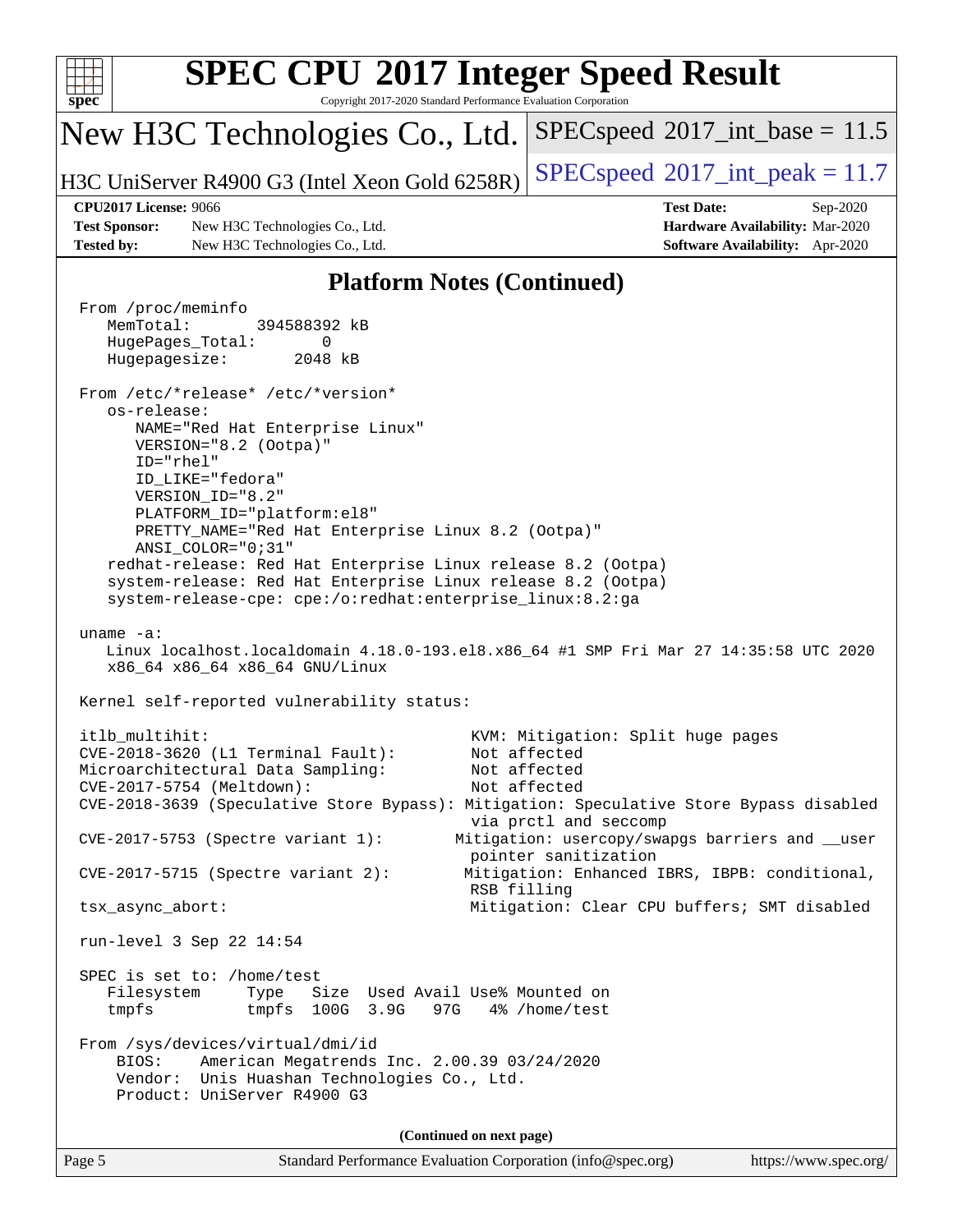| <b>SPEC CPU®2017 Integer Speed Result</b><br>Copyright 2017-2020 Standard Performance Evaluation Corporation<br>$\mathbf{Spec}^*$                                                                                                                                                                                                                                                                                                                                                                                         |                                                                                                            |  |  |  |  |  |  |
|---------------------------------------------------------------------------------------------------------------------------------------------------------------------------------------------------------------------------------------------------------------------------------------------------------------------------------------------------------------------------------------------------------------------------------------------------------------------------------------------------------------------------|------------------------------------------------------------------------------------------------------------|--|--|--|--|--|--|
| New H3C Technologies Co., Ltd.                                                                                                                                                                                                                                                                                                                                                                                                                                                                                            | $SPEC speed^{\circ}2017\_int\_base = 11.5$                                                                 |  |  |  |  |  |  |
| H3C UniServer R4900 G3 (Intel Xeon Gold 6258R)                                                                                                                                                                                                                                                                                                                                                                                                                                                                            | $SPEC speed^{\circ}2017\_int\_peak = 11.7$                                                                 |  |  |  |  |  |  |
| <b>CPU2017 License: 9066</b><br><b>Test Sponsor:</b><br>New H3C Technologies Co., Ltd.<br><b>Tested by:</b><br>New H3C Technologies Co., Ltd.                                                                                                                                                                                                                                                                                                                                                                             | <b>Test Date:</b><br>Sep-2020<br>Hardware Availability: Mar-2020<br><b>Software Availability:</b> Apr-2020 |  |  |  |  |  |  |
| <b>Platform Notes (Continued)</b>                                                                                                                                                                                                                                                                                                                                                                                                                                                                                         |                                                                                                            |  |  |  |  |  |  |
| Product Family: Rack<br>210200A00QH177000025<br>Serial:                                                                                                                                                                                                                                                                                                                                                                                                                                                                   |                                                                                                            |  |  |  |  |  |  |
| Additional information from dmidecode follows. WARNING: Use caution when you interpret<br>this section. The 'dmidecode' program reads system data which is "intended to allow<br>hardware to be accurately determined", but the intent may not be met, as there are<br>frequent changes to hardware, firmware, and the "DMTF SMBIOS" standard.<br>Memory:<br>12x NO DIMM NO DIMM<br>1x Samsung M393A4K40CB2-CVF 32 GB 2 rank 2933<br>11x Samsung M393A4K40DB2-CVF 32 GB 2 rank 2933<br>(End of data from sysinfo program) |                                                                                                            |  |  |  |  |  |  |
|                                                                                                                                                                                                                                                                                                                                                                                                                                                                                                                           |                                                                                                            |  |  |  |  |  |  |
| <b>Compiler Version Notes</b>                                                                                                                                                                                                                                                                                                                                                                                                                                                                                             |                                                                                                            |  |  |  |  |  |  |
| 600.perlbench_s(base) 602.gcc_s(base, peak) 605.mcf_s(base, peak)<br>C<br>625.x264_s(base, peak) 657.xz_s(base, peak)                                                                                                                                                                                                                                                                                                                                                                                                     |                                                                                                            |  |  |  |  |  |  |
| Intel(R) C Compiler for applications running on $Intel(R) 64$ , Version 2021.1<br>NextGen Build 20200304<br>Copyright (C) 1985-2020 Intel Corporation. All rights reserved.                                                                                                                                                                                                                                                                                                                                               |                                                                                                            |  |  |  |  |  |  |
| 600.perlbench_s(peak)<br>C                                                                                                                                                                                                                                                                                                                                                                                                                                                                                                |                                                                                                            |  |  |  |  |  |  |
| Intel(R) C Intel(R) 64 Compiler for applications running on Intel(R) 64,<br>Version 19.1.1.217 Build 20200306<br>Copyright (C) 1985-2020 Intel Corporation. All rights reserved.                                                                                                                                                                                                                                                                                                                                          |                                                                                                            |  |  |  |  |  |  |
| ===========<br>600.perlbench_s(base) 602.gcc_s(base, peak) 605.mcf_s(base, peak)<br>C<br>625.x264_s(base, peak) 657.xz_s(base, peak)                                                                                                                                                                                                                                                                                                                                                                                      |                                                                                                            |  |  |  |  |  |  |
| Intel(R) C Compiler for applications running on Intel(R) 64, Version 2021.1<br>NextGen Build 20200304<br>Copyright (C) 1985-2020 Intel Corporation. All rights reserved.<br>_________________________________                                                                                                                                                                                                                                                                                                             |                                                                                                            |  |  |  |  |  |  |
| 600.perlbench_s(peak)<br>C                                                                                                                                                                                                                                                                                                                                                                                                                                                                                                |                                                                                                            |  |  |  |  |  |  |
| Intel(R) C Intel(R) 64 Compiler for applications running on Intel(R) 64,                                                                                                                                                                                                                                                                                                                                                                                                                                                  |                                                                                                            |  |  |  |  |  |  |
| (Continued on next page)                                                                                                                                                                                                                                                                                                                                                                                                                                                                                                  |                                                                                                            |  |  |  |  |  |  |
| Page 6<br>Standard Performance Evaluation Corporation (info@spec.org)                                                                                                                                                                                                                                                                                                                                                                                                                                                     | https://www.spec.org/                                                                                      |  |  |  |  |  |  |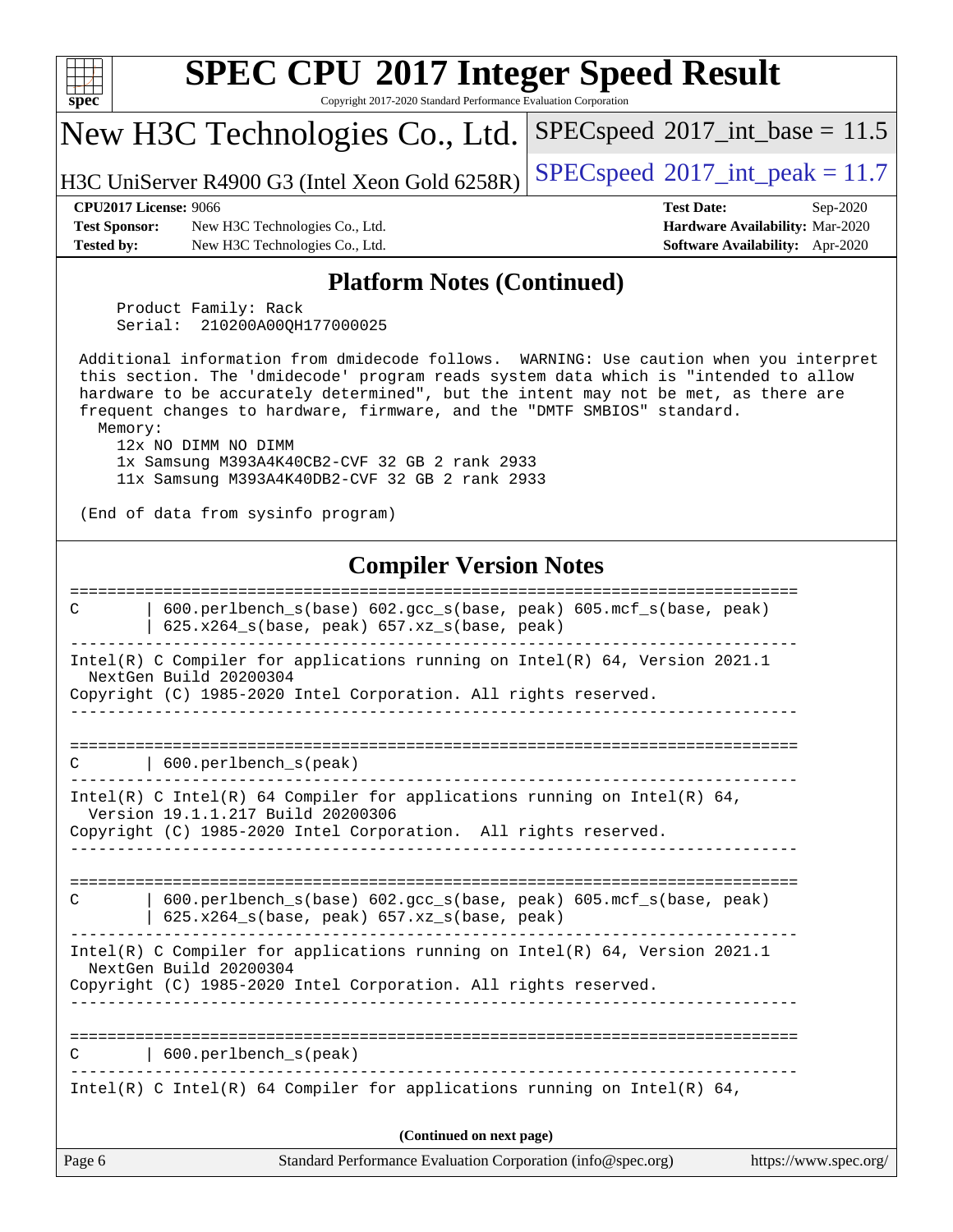| <b>SPEC CPU®2017 Integer Speed Result</b>                                                                                                                                                                                                                                                                                                                     |                                            |  |  |  |  |
|---------------------------------------------------------------------------------------------------------------------------------------------------------------------------------------------------------------------------------------------------------------------------------------------------------------------------------------------------------------|--------------------------------------------|--|--|--|--|
| Copyright 2017-2020 Standard Performance Evaluation Corporation<br>$spec^*$                                                                                                                                                                                                                                                                                   |                                            |  |  |  |  |
| New H3C Technologies Co., Ltd.                                                                                                                                                                                                                                                                                                                                | $SPEC speed^{\circ}2017\_int\_base = 11.5$ |  |  |  |  |
| H3C UniServer R4900 G3 (Intel Xeon Gold 6258R)                                                                                                                                                                                                                                                                                                                | $SPEC speed^{\circ}2017\_int\_peak = 11.7$ |  |  |  |  |
| <b>CPU2017 License: 9066</b>                                                                                                                                                                                                                                                                                                                                  | <b>Test Date:</b><br>Sep-2020              |  |  |  |  |
| <b>Test Sponsor:</b><br>New H3C Technologies Co., Ltd.                                                                                                                                                                                                                                                                                                        | Hardware Availability: Mar-2020            |  |  |  |  |
| <b>Tested by:</b><br>New H3C Technologies Co., Ltd.                                                                                                                                                                                                                                                                                                           | Software Availability: Apr-2020            |  |  |  |  |
| <b>Compiler Version Notes (Continued)</b><br>Version 19.1.1.217 Build 20200306<br>Copyright (C) 1985-2020 Intel Corporation. All rights reserved.<br>620.omnetpp_s(base, peak) 623.xalancbmk_s(base, peak)<br>$C++$<br>631.deepsjeng_s(base, peak) 641.leela_s(base, peak)<br>Intel(R) $C++$ Compiler for applications running on Intel(R) 64, Version 2021.1 |                                            |  |  |  |  |
| NextGen Build 20200304<br>Copyright (C) 1985-2020 Intel Corporation. All rights reserved.                                                                                                                                                                                                                                                                     |                                            |  |  |  |  |
| Fortran   648. exchange2_s(base, peak)                                                                                                                                                                                                                                                                                                                        |                                            |  |  |  |  |
| $Intel(R)$ Fortran Intel(R) 64 Compiler for applications running on Intel(R)<br>64, Version 19.1.1.217 Build 20200306<br>Copyright (C) 1985-2020 Intel Corporation. All rights reserved.                                                                                                                                                                      |                                            |  |  |  |  |
|                                                                                                                                                                                                                                                                                                                                                               |                                            |  |  |  |  |

# **[Base Compiler Invocation](http://www.spec.org/auto/cpu2017/Docs/result-fields.html#BaseCompilerInvocation)**

[C benchmarks](http://www.spec.org/auto/cpu2017/Docs/result-fields.html#Cbenchmarks): [icc](http://www.spec.org/cpu2017/results/res2020q4/cpu2017-20201014-24216.flags.html#user_CCbase_intel_icc_66fc1ee009f7361af1fbd72ca7dcefbb700085f36577c54f309893dd4ec40d12360134090235512931783d35fd58c0460139e722d5067c5574d8eaf2b3e37e92)

[C++ benchmarks:](http://www.spec.org/auto/cpu2017/Docs/result-fields.html#CXXbenchmarks) [icpc](http://www.spec.org/cpu2017/results/res2020q4/cpu2017-20201014-24216.flags.html#user_CXXbase_intel_icpc_c510b6838c7f56d33e37e94d029a35b4a7bccf4766a728ee175e80a419847e808290a9b78be685c44ab727ea267ec2f070ec5dc83b407c0218cded6866a35d07)

[Fortran benchmarks](http://www.spec.org/auto/cpu2017/Docs/result-fields.html#Fortranbenchmarks): [ifort](http://www.spec.org/cpu2017/results/res2020q4/cpu2017-20201014-24216.flags.html#user_FCbase_intel_ifort_8111460550e3ca792625aed983ce982f94888b8b503583aa7ba2b8303487b4d8a21a13e7191a45c5fd58ff318f48f9492884d4413fa793fd88dd292cad7027ca)

# **[Base Portability Flags](http://www.spec.org/auto/cpu2017/Docs/result-fields.html#BasePortabilityFlags)**

 600.perlbench\_s: [-DSPEC\\_LP64](http://www.spec.org/cpu2017/results/res2020q4/cpu2017-20201014-24216.flags.html#b600.perlbench_s_basePORTABILITY_DSPEC_LP64) [-DSPEC\\_LINUX\\_X64](http://www.spec.org/cpu2017/results/res2020q4/cpu2017-20201014-24216.flags.html#b600.perlbench_s_baseCPORTABILITY_DSPEC_LINUX_X64) 602.gcc\_s: [-DSPEC\\_LP64](http://www.spec.org/cpu2017/results/res2020q4/cpu2017-20201014-24216.flags.html#suite_basePORTABILITY602_gcc_s_DSPEC_LP64) 605.mcf\_s: [-DSPEC\\_LP64](http://www.spec.org/cpu2017/results/res2020q4/cpu2017-20201014-24216.flags.html#suite_basePORTABILITY605_mcf_s_DSPEC_LP64) 620.omnetpp\_s: [-DSPEC\\_LP64](http://www.spec.org/cpu2017/results/res2020q4/cpu2017-20201014-24216.flags.html#suite_basePORTABILITY620_omnetpp_s_DSPEC_LP64) 623.xalancbmk\_s: [-DSPEC\\_LP64](http://www.spec.org/cpu2017/results/res2020q4/cpu2017-20201014-24216.flags.html#suite_basePORTABILITY623_xalancbmk_s_DSPEC_LP64) [-DSPEC\\_LINUX](http://www.spec.org/cpu2017/results/res2020q4/cpu2017-20201014-24216.flags.html#b623.xalancbmk_s_baseCXXPORTABILITY_DSPEC_LINUX) 625.x264\_s: [-DSPEC\\_LP64](http://www.spec.org/cpu2017/results/res2020q4/cpu2017-20201014-24216.flags.html#suite_basePORTABILITY625_x264_s_DSPEC_LP64) 631.deepsjeng\_s: [-DSPEC\\_LP64](http://www.spec.org/cpu2017/results/res2020q4/cpu2017-20201014-24216.flags.html#suite_basePORTABILITY631_deepsjeng_s_DSPEC_LP64) 641.leela\_s: [-DSPEC\\_LP64](http://www.spec.org/cpu2017/results/res2020q4/cpu2017-20201014-24216.flags.html#suite_basePORTABILITY641_leela_s_DSPEC_LP64) 648.exchange2\_s: [-DSPEC\\_LP64](http://www.spec.org/cpu2017/results/res2020q4/cpu2017-20201014-24216.flags.html#suite_basePORTABILITY648_exchange2_s_DSPEC_LP64)

**(Continued on next page)**

Page 7 Standard Performance Evaluation Corporation [\(info@spec.org\)](mailto:info@spec.org) <https://www.spec.org/>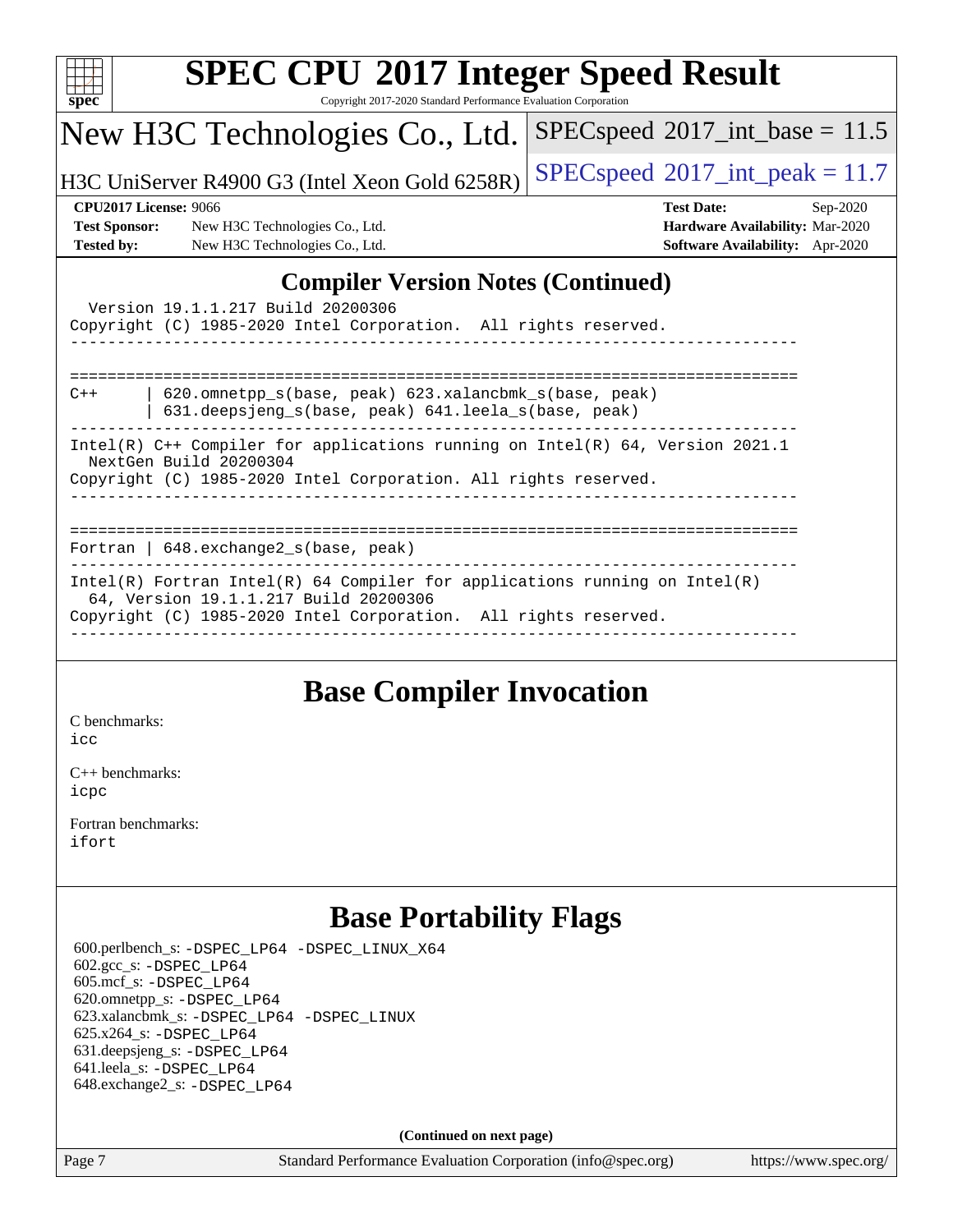

Copyright 2017-2020 Standard Performance Evaluation Corporation

# New H3C Technologies Co., Ltd.

H3C UniServer R4900 G3 (Intel Xeon Gold 6258R)  $\big|\,\text{SPEC speed}^{\circledR}2017\_\text{int\_peak} = 11.7$ 

 $SPECspeed^{\circ}2017\_int\_base = 11.5$  $SPECspeed^{\circ}2017\_int\_base = 11.5$ 

**[Test Sponsor:](http://www.spec.org/auto/cpu2017/Docs/result-fields.html#TestSponsor)** New H3C Technologies Co., Ltd. **[Hardware Availability:](http://www.spec.org/auto/cpu2017/Docs/result-fields.html#HardwareAvailability)** Mar-2020 **[Tested by:](http://www.spec.org/auto/cpu2017/Docs/result-fields.html#Testedby)** New H3C Technologies Co., Ltd. **[Software Availability:](http://www.spec.org/auto/cpu2017/Docs/result-fields.html#SoftwareAvailability)** Apr-2020

**[CPU2017 License:](http://www.spec.org/auto/cpu2017/Docs/result-fields.html#CPU2017License)** 9066 **[Test Date:](http://www.spec.org/auto/cpu2017/Docs/result-fields.html#TestDate)** Sep-2020

# **[Base Portability Flags \(Continued\)](http://www.spec.org/auto/cpu2017/Docs/result-fields.html#BasePortabilityFlags)**

657.xz\_s: [-DSPEC\\_LP64](http://www.spec.org/cpu2017/results/res2020q4/cpu2017-20201014-24216.flags.html#suite_basePORTABILITY657_xz_s_DSPEC_LP64)

# **[Base Optimization Flags](http://www.spec.org/auto/cpu2017/Docs/result-fields.html#BaseOptimizationFlags)**

[C benchmarks](http://www.spec.org/auto/cpu2017/Docs/result-fields.html#Cbenchmarks):

### [-m64](http://www.spec.org/cpu2017/results/res2020q4/cpu2017-20201014-24216.flags.html#user_CCbase_m64-icc) [-qnextgen](http://www.spec.org/cpu2017/results/res2020q4/cpu2017-20201014-24216.flags.html#user_CCbase_f-qnextgen) [-std=c11](http://www.spec.org/cpu2017/results/res2020q4/cpu2017-20201014-24216.flags.html#user_CCbase_std-icc-std_0e1c27790398a4642dfca32ffe6c27b5796f9c2d2676156f2e42c9c44eaad0c049b1cdb667a270c34d979996257aeb8fc440bfb01818dbc9357bd9d174cb8524) [-Wl,-plugin-opt=-x86-branches-within-32B-boundaries](http://www.spec.org/cpu2017/results/res2020q4/cpu2017-20201014-24216.flags.html#user_CCbase_f-x86-branches-within-32B-boundaries_0098b4e4317ae60947b7b728078a624952a08ac37a3c797dfb4ffeb399e0c61a9dd0f2f44ce917e9361fb9076ccb15e7824594512dd315205382d84209e912f3) [-Wl,-z,muldefs](http://www.spec.org/cpu2017/results/res2020q4/cpu2017-20201014-24216.flags.html#user_CCbase_link_force_multiple1_b4cbdb97b34bdee9ceefcfe54f4c8ea74255f0b02a4b23e853cdb0e18eb4525ac79b5a88067c842dd0ee6996c24547a27a4b99331201badda8798ef8a743f577) [-xCORE-AVX512](http://www.spec.org/cpu2017/results/res2020q4/cpu2017-20201014-24216.flags.html#user_CCbase_f-xCORE-AVX512) [-O3](http://www.spec.org/cpu2017/results/res2020q4/cpu2017-20201014-24216.flags.html#user_CCbase_f-O3) [-ffast-math](http://www.spec.org/cpu2017/results/res2020q4/cpu2017-20201014-24216.flags.html#user_CCbase_f-ffast-math) [-flto](http://www.spec.org/cpu2017/results/res2020q4/cpu2017-20201014-24216.flags.html#user_CCbase_f-flto) [-mfpmath=sse](http://www.spec.org/cpu2017/results/res2020q4/cpu2017-20201014-24216.flags.html#user_CCbase_f-mfpmath_70eb8fac26bde974f8ab713bc9086c5621c0b8d2f6c86f38af0bd7062540daf19db5f3a066d8c6684be05d84c9b6322eb3b5be6619d967835195b93d6c02afa1) [-funroll-loops](http://www.spec.org/cpu2017/results/res2020q4/cpu2017-20201014-24216.flags.html#user_CCbase_f-funroll-loops) [-fuse-ld=gold](http://www.spec.org/cpu2017/results/res2020q4/cpu2017-20201014-24216.flags.html#user_CCbase_f-fuse-ld_920b3586e2b8c6e0748b9c84fa9b744736ba725a32cab14ad8f3d4ad28eecb2f59d1144823d2e17006539a88734fe1fc08fc3035f7676166309105a78aaabc32) [-qopt-mem-layout-trans=4](http://www.spec.org/cpu2017/results/res2020q4/cpu2017-20201014-24216.flags.html#user_CCbase_f-qopt-mem-layout-trans_fa39e755916c150a61361b7846f310bcdf6f04e385ef281cadf3647acec3f0ae266d1a1d22d972a7087a248fd4e6ca390a3634700869573d231a252c784941a8) [-fopenmp](http://www.spec.org/cpu2017/results/res2020q4/cpu2017-20201014-24216.flags.html#user_CCbase_fopenmp_5aa2e47ce4f2ef030ba5d12d5a7a9c4e57167333d78243fcadb80b48d5abb78ff19333f8478e0b2a41e63049eb285965c145ccab7b93db7d0c4d59e4dc6f5591) [-DSPEC\\_OPENMP](http://www.spec.org/cpu2017/results/res2020q4/cpu2017-20201014-24216.flags.html#suite_CCbase_DSPEC_OPENMP) [-L/usr/local/jemalloc64-5.0.1/lib](http://www.spec.org/cpu2017/results/res2020q4/cpu2017-20201014-24216.flags.html#user_CCbase_jemalloc_link_path64_1_cc289568b1a6c0fd3b62c91b824c27fcb5af5e8098e6ad028160d21144ef1b8aef3170d2acf0bee98a8da324cfe4f67d0a3d0c4cc4673d993d694dc2a0df248b) [-ljemalloc](http://www.spec.org/cpu2017/results/res2020q4/cpu2017-20201014-24216.flags.html#user_CCbase_jemalloc_link_lib_d1249b907c500fa1c0672f44f562e3d0f79738ae9e3c4a9c376d49f265a04b9c99b167ecedbf6711b3085be911c67ff61f150a17b3472be731631ba4d0471706)

### [C++ benchmarks:](http://www.spec.org/auto/cpu2017/Docs/result-fields.html#CXXbenchmarks)

[-m64](http://www.spec.org/cpu2017/results/res2020q4/cpu2017-20201014-24216.flags.html#user_CXXbase_m64-icc) [-qnextgen](http://www.spec.org/cpu2017/results/res2020q4/cpu2017-20201014-24216.flags.html#user_CXXbase_f-qnextgen) [-Wl,-plugin-opt=-x86-branches-within-32B-boundaries](http://www.spec.org/cpu2017/results/res2020q4/cpu2017-20201014-24216.flags.html#user_CXXbase_f-x86-branches-within-32B-boundaries_0098b4e4317ae60947b7b728078a624952a08ac37a3c797dfb4ffeb399e0c61a9dd0f2f44ce917e9361fb9076ccb15e7824594512dd315205382d84209e912f3) [-Wl,-z,muldefs](http://www.spec.org/cpu2017/results/res2020q4/cpu2017-20201014-24216.flags.html#user_CXXbase_link_force_multiple1_b4cbdb97b34bdee9ceefcfe54f4c8ea74255f0b02a4b23e853cdb0e18eb4525ac79b5a88067c842dd0ee6996c24547a27a4b99331201badda8798ef8a743f577) [-xCORE-AVX512](http://www.spec.org/cpu2017/results/res2020q4/cpu2017-20201014-24216.flags.html#user_CXXbase_f-xCORE-AVX512) [-O3](http://www.spec.org/cpu2017/results/res2020q4/cpu2017-20201014-24216.flags.html#user_CXXbase_f-O3) [-ffast-math](http://www.spec.org/cpu2017/results/res2020q4/cpu2017-20201014-24216.flags.html#user_CXXbase_f-ffast-math) [-flto](http://www.spec.org/cpu2017/results/res2020q4/cpu2017-20201014-24216.flags.html#user_CXXbase_f-flto) [-mfpmath=sse](http://www.spec.org/cpu2017/results/res2020q4/cpu2017-20201014-24216.flags.html#user_CXXbase_f-mfpmath_70eb8fac26bde974f8ab713bc9086c5621c0b8d2f6c86f38af0bd7062540daf19db5f3a066d8c6684be05d84c9b6322eb3b5be6619d967835195b93d6c02afa1) [-funroll-loops](http://www.spec.org/cpu2017/results/res2020q4/cpu2017-20201014-24216.flags.html#user_CXXbase_f-funroll-loops) [-fuse-ld=gold](http://www.spec.org/cpu2017/results/res2020q4/cpu2017-20201014-24216.flags.html#user_CXXbase_f-fuse-ld_920b3586e2b8c6e0748b9c84fa9b744736ba725a32cab14ad8f3d4ad28eecb2f59d1144823d2e17006539a88734fe1fc08fc3035f7676166309105a78aaabc32) [-qopt-mem-layout-trans=4](http://www.spec.org/cpu2017/results/res2020q4/cpu2017-20201014-24216.flags.html#user_CXXbase_f-qopt-mem-layout-trans_fa39e755916c150a61361b7846f310bcdf6f04e385ef281cadf3647acec3f0ae266d1a1d22d972a7087a248fd4e6ca390a3634700869573d231a252c784941a8) [-L/usr/local/IntelCompiler19/compilers\\_and\\_libraries\\_2020.1.217/linux/compiler/lib/intel64\\_lin](http://www.spec.org/cpu2017/results/res2020q4/cpu2017-20201014-24216.flags.html#user_CXXbase_linkpath_2cb6f503891ebf8baee7515f4e7d4ec1217444d1d05903cc0091ac4158de400651d2b2313a9fa414cb8a8f0e16ab029634f5c6db340f400369c190d4db8a54a0) [-lqkmalloc](http://www.spec.org/cpu2017/results/res2020q4/cpu2017-20201014-24216.flags.html#user_CXXbase_qkmalloc_link_lib_79a818439969f771c6bc311cfd333c00fc099dad35c030f5aab9dda831713d2015205805422f83de8875488a2991c0a156aaa600e1f9138f8fc37004abc96dc5)

### [Fortran benchmarks:](http://www.spec.org/auto/cpu2017/Docs/result-fields.html#Fortranbenchmarks)

[-m64](http://www.spec.org/cpu2017/results/res2020q4/cpu2017-20201014-24216.flags.html#user_FCbase_m64-icc) [-Wl,-plugin-opt=-x86-branches-within-32B-boundaries](http://www.spec.org/cpu2017/results/res2020q4/cpu2017-20201014-24216.flags.html#user_FCbase_f-x86-branches-within-32B-boundaries_0098b4e4317ae60947b7b728078a624952a08ac37a3c797dfb4ffeb399e0c61a9dd0f2f44ce917e9361fb9076ccb15e7824594512dd315205382d84209e912f3) [-xCORE-AVX512](http://www.spec.org/cpu2017/results/res2020q4/cpu2017-20201014-24216.flags.html#user_FCbase_f-xCORE-AVX512) [-O3](http://www.spec.org/cpu2017/results/res2020q4/cpu2017-20201014-24216.flags.html#user_FCbase_f-O3) [-ipo](http://www.spec.org/cpu2017/results/res2020q4/cpu2017-20201014-24216.flags.html#user_FCbase_f-ipo) [-no-prec-div](http://www.spec.org/cpu2017/results/res2020q4/cpu2017-20201014-24216.flags.html#user_FCbase_f-no-prec-div) [-qopt-mem-layout-trans=4](http://www.spec.org/cpu2017/results/res2020q4/cpu2017-20201014-24216.flags.html#user_FCbase_f-qopt-mem-layout-trans_fa39e755916c150a61361b7846f310bcdf6f04e385ef281cadf3647acec3f0ae266d1a1d22d972a7087a248fd4e6ca390a3634700869573d231a252c784941a8) [-nostandard-realloc-lhs](http://www.spec.org/cpu2017/results/res2020q4/cpu2017-20201014-24216.flags.html#user_FCbase_f_2003_std_realloc_82b4557e90729c0f113870c07e44d33d6f5a304b4f63d4c15d2d0f1fab99f5daaed73bdb9275d9ae411527f28b936061aa8b9c8f2d63842963b95c9dd6426b8a) [-align array32byte](http://www.spec.org/cpu2017/results/res2020q4/cpu2017-20201014-24216.flags.html#user_FCbase_align_array32byte_b982fe038af199962ba9a80c053b8342c548c85b40b8e86eb3cc33dee0d7986a4af373ac2d51c3f7cf710a18d62fdce2948f201cd044323541f22fc0fffc51b6) [-mbranches-within-32B-boundaries](http://www.spec.org/cpu2017/results/res2020q4/cpu2017-20201014-24216.flags.html#user_FCbase_f-mbranches-within-32B-boundaries)

# **[Peak Compiler Invocation](http://www.spec.org/auto/cpu2017/Docs/result-fields.html#PeakCompilerInvocation)**

[C benchmarks](http://www.spec.org/auto/cpu2017/Docs/result-fields.html#Cbenchmarks): [icc](http://www.spec.org/cpu2017/results/res2020q4/cpu2017-20201014-24216.flags.html#user_CCpeak_intel_icc_66fc1ee009f7361af1fbd72ca7dcefbb700085f36577c54f309893dd4ec40d12360134090235512931783d35fd58c0460139e722d5067c5574d8eaf2b3e37e92)

[C++ benchmarks:](http://www.spec.org/auto/cpu2017/Docs/result-fields.html#CXXbenchmarks) [icpc](http://www.spec.org/cpu2017/results/res2020q4/cpu2017-20201014-24216.flags.html#user_CXXpeak_intel_icpc_c510b6838c7f56d33e37e94d029a35b4a7bccf4766a728ee175e80a419847e808290a9b78be685c44ab727ea267ec2f070ec5dc83b407c0218cded6866a35d07)

[Fortran benchmarks](http://www.spec.org/auto/cpu2017/Docs/result-fields.html#Fortranbenchmarks): [ifort](http://www.spec.org/cpu2017/results/res2020q4/cpu2017-20201014-24216.flags.html#user_FCpeak_intel_ifort_8111460550e3ca792625aed983ce982f94888b8b503583aa7ba2b8303487b4d8a21a13e7191a45c5fd58ff318f48f9492884d4413fa793fd88dd292cad7027ca)

# **[Peak Portability Flags](http://www.spec.org/auto/cpu2017/Docs/result-fields.html#PeakPortabilityFlags)**

 600.perlbench\_s: [-DSPEC\\_LP64](http://www.spec.org/cpu2017/results/res2020q4/cpu2017-20201014-24216.flags.html#b600.perlbench_s_peakPORTABILITY_DSPEC_LP64) [-DSPEC\\_LINUX\\_X64](http://www.spec.org/cpu2017/results/res2020q4/cpu2017-20201014-24216.flags.html#b600.perlbench_s_peakCPORTABILITY_DSPEC_LINUX_X64)  $602.\text{gcc}\$ : -DSPEC LP64(\*) -DSPEC LP64

**(Continued on next page)**

Page 8 Standard Performance Evaluation Corporation [\(info@spec.org\)](mailto:info@spec.org) <https://www.spec.org/>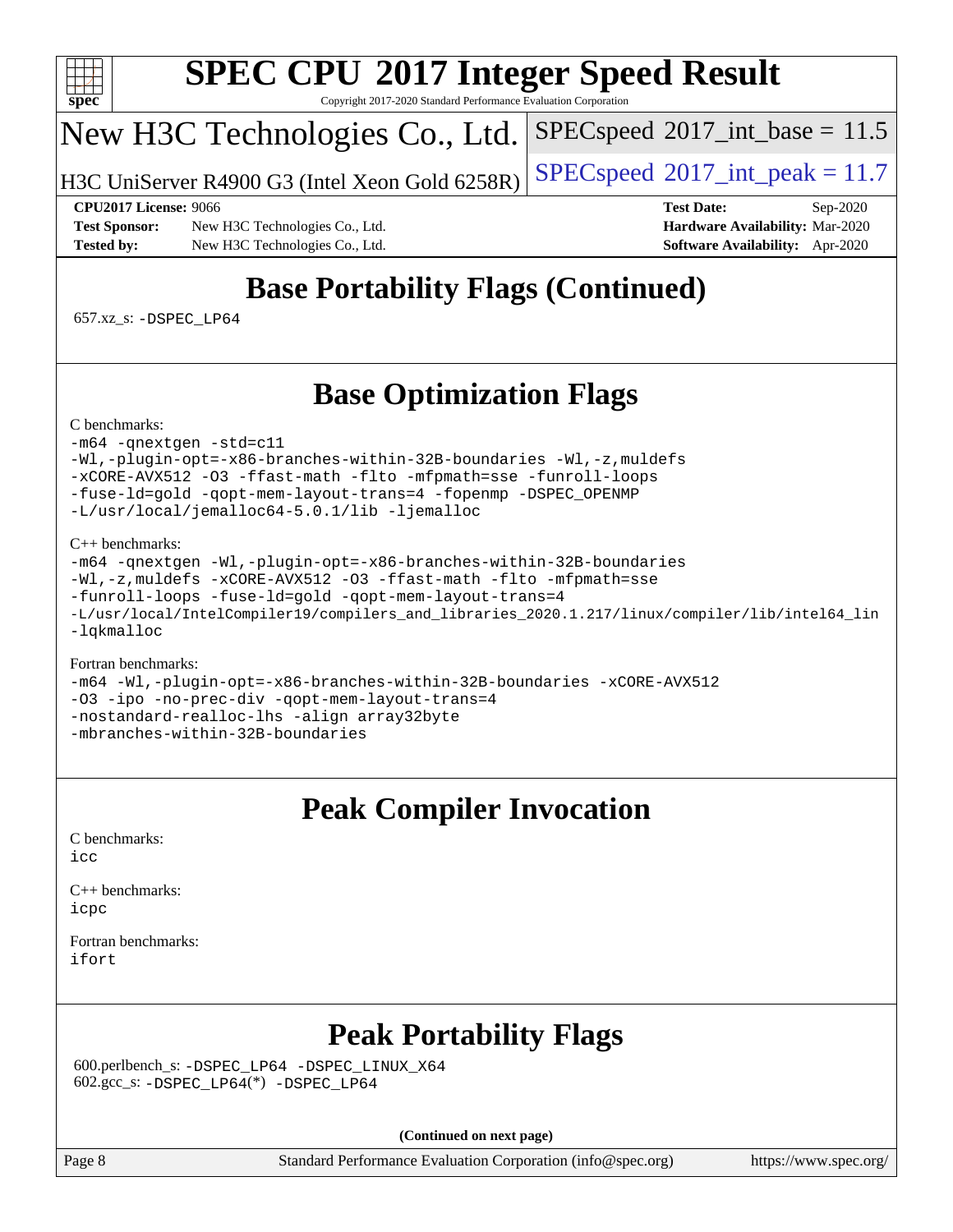

Copyright 2017-2020 Standard Performance Evaluation Corporation

# New H3C Technologies Co., Ltd.

H3C UniServer R4900 G3 (Intel Xeon Gold  $6258R$ ) [SPECspeed](http://www.spec.org/auto/cpu2017/Docs/result-fields.html#SPECspeed2017intpeak)®[2017\\_int\\_peak = 1](http://www.spec.org/auto/cpu2017/Docs/result-fields.html#SPECspeed2017intpeak)1.7

 $SPECspeed^{\circ}2017\_int\_base = 11.5$  $SPECspeed^{\circ}2017\_int\_base = 11.5$ 

**[Test Sponsor:](http://www.spec.org/auto/cpu2017/Docs/result-fields.html#TestSponsor)** New H3C Technologies Co., Ltd. **[Hardware Availability:](http://www.spec.org/auto/cpu2017/Docs/result-fields.html#HardwareAvailability)** Mar-2020 **[Tested by:](http://www.spec.org/auto/cpu2017/Docs/result-fields.html#Testedby)** New H3C Technologies Co., Ltd. **[Software Availability:](http://www.spec.org/auto/cpu2017/Docs/result-fields.html#SoftwareAvailability)** Apr-2020

**[CPU2017 License:](http://www.spec.org/auto/cpu2017/Docs/result-fields.html#CPU2017License)** 9066 **[Test Date:](http://www.spec.org/auto/cpu2017/Docs/result-fields.html#TestDate)** Sep-2020

# **[Peak Portability Flags \(Continued\)](http://www.spec.org/auto/cpu2017/Docs/result-fields.html#PeakPortabilityFlags)**

 605.mcf\_s: [-DSPEC\\_LP64](http://www.spec.org/cpu2017/results/res2020q4/cpu2017-20201014-24216.flags.html#suite_peakPORTABILITY605_mcf_s_DSPEC_LP64) 620.omnetpp\_s: [-DSPEC\\_LP64](http://www.spec.org/cpu2017/results/res2020q4/cpu2017-20201014-24216.flags.html#suite_peakPORTABILITY620_omnetpp_s_DSPEC_LP64) 623.xalancbmk\_s: [-DSPEC\\_LP64](http://www.spec.org/cpu2017/results/res2020q4/cpu2017-20201014-24216.flags.html#suite_peakPORTABILITY623_xalancbmk_s_DSPEC_LP64) [-DSPEC\\_LINUX](http://www.spec.org/cpu2017/results/res2020q4/cpu2017-20201014-24216.flags.html#b623.xalancbmk_s_peakCXXPORTABILITY_DSPEC_LINUX) 625.x264\_s: [-DSPEC\\_LP64](http://www.spec.org/cpu2017/results/res2020q4/cpu2017-20201014-24216.flags.html#suite_peakPORTABILITY625_x264_s_DSPEC_LP64) 631.deepsjeng\_s: [-DSPEC\\_LP64](http://www.spec.org/cpu2017/results/res2020q4/cpu2017-20201014-24216.flags.html#suite_peakPORTABILITY631_deepsjeng_s_DSPEC_LP64) 641.leela\_s: [-DSPEC\\_LP64](http://www.spec.org/cpu2017/results/res2020q4/cpu2017-20201014-24216.flags.html#suite_peakPORTABILITY641_leela_s_DSPEC_LP64) 648.exchange2\_s: [-DSPEC\\_LP64](http://www.spec.org/cpu2017/results/res2020q4/cpu2017-20201014-24216.flags.html#suite_peakPORTABILITY648_exchange2_s_DSPEC_LP64) 657.xz\_s: [-DSPEC\\_LP64](http://www.spec.org/cpu2017/results/res2020q4/cpu2017-20201014-24216.flags.html#suite_peakPORTABILITY657_xz_s_DSPEC_LP64)

(\*) Indicates a portability flag that was found in a non-portability variable.

# **[Peak Optimization Flags](http://www.spec.org/auto/cpu2017/Docs/result-fields.html#PeakOptimizationFlags)**

[C benchmarks](http://www.spec.org/auto/cpu2017/Docs/result-fields.html#Cbenchmarks):

```
 600.perlbench_s: -Wl,-z,muldefs -prof-gen(pass 1) -prof-use(pass 2)
-xCORE-AVX512 -ipo -O3 -no-prec-div
-qopt-mem-layout-trans=4 -fno-strict-overflow
-mbranches-within-32B-boundaries
-L/usr/local/jemalloc64-5.0.1/lib -ljemalloc
```
 602.gcc\_s: [-m64](http://www.spec.org/cpu2017/results/res2020q4/cpu2017-20201014-24216.flags.html#user_peakCCLD602_gcc_s_m64-icc) [-qnextgen](http://www.spec.org/cpu2017/results/res2020q4/cpu2017-20201014-24216.flags.html#user_peakCCLD602_gcc_s_f-qnextgen) [-std=c11](http://www.spec.org/cpu2017/results/res2020q4/cpu2017-20201014-24216.flags.html#user_peakCCLD602_gcc_s_std-icc-std_0e1c27790398a4642dfca32ffe6c27b5796f9c2d2676156f2e42c9c44eaad0c049b1cdb667a270c34d979996257aeb8fc440bfb01818dbc9357bd9d174cb8524) [-fuse-ld=gold](http://www.spec.org/cpu2017/results/res2020q4/cpu2017-20201014-24216.flags.html#user_peakCCLD602_gcc_s_f-fuse-ld_920b3586e2b8c6e0748b9c84fa9b744736ba725a32cab14ad8f3d4ad28eecb2f59d1144823d2e17006539a88734fe1fc08fc3035f7676166309105a78aaabc32) [-Wl,-plugin-opt=-x86-branches-within-32B-boundaries](http://www.spec.org/cpu2017/results/res2020q4/cpu2017-20201014-24216.flags.html#user_peakLDFLAGS602_gcc_s_f-x86-branches-within-32B-boundaries_0098b4e4317ae60947b7b728078a624952a08ac37a3c797dfb4ffeb399e0c61a9dd0f2f44ce917e9361fb9076ccb15e7824594512dd315205382d84209e912f3) [-Wl,-z,muldefs](http://www.spec.org/cpu2017/results/res2020q4/cpu2017-20201014-24216.flags.html#user_peakEXTRA_LDFLAGS602_gcc_s_link_force_multiple1_b4cbdb97b34bdee9ceefcfe54f4c8ea74255f0b02a4b23e853cdb0e18eb4525ac79b5a88067c842dd0ee6996c24547a27a4b99331201badda8798ef8a743f577) [-fprofile-generate](http://www.spec.org/cpu2017/results/res2020q4/cpu2017-20201014-24216.flags.html#user_peakPASS1_CFLAGSPASS1_LDFLAGS602_gcc_s_fprofile-generate)(pass 1) [-fprofile-use=default.profdata](http://www.spec.org/cpu2017/results/res2020q4/cpu2017-20201014-24216.flags.html#user_peakPASS2_CFLAGSPASS2_LDFLAGS602_gcc_s_fprofile-use_56aeee182b92ec249f9670f17c9b8e7d83fe2d25538e35a2cf64c434b579a2235a8b8fc66ef5678d24461366bbab9d486c870d8a72905233fc08e43eefe3cd80)(pass 2) [-xCORE-AVX512](http://www.spec.org/cpu2017/results/res2020q4/cpu2017-20201014-24216.flags.html#user_peakCOPTIMIZEPASS1_CFLAGSPASS1_LDFLAGS602_gcc_s_f-xCORE-AVX512) [-flto](http://www.spec.org/cpu2017/results/res2020q4/cpu2017-20201014-24216.flags.html#user_peakCOPTIMIZEPASS1_CFLAGSPASS1_LDFLAGS602_gcc_s_f-flto) [-Ofast](http://www.spec.org/cpu2017/results/res2020q4/cpu2017-20201014-24216.flags.html#user_peakPASS1_CFLAGSPASS1_LDFLAGS602_gcc_s_f-Ofast)(pass 1) [-O3](http://www.spec.org/cpu2017/results/res2020q4/cpu2017-20201014-24216.flags.html#user_peakCOPTIMIZE602_gcc_s_f-O3) [-ffast-math](http://www.spec.org/cpu2017/results/res2020q4/cpu2017-20201014-24216.flags.html#user_peakCOPTIMIZE602_gcc_s_f-ffast-math) [-qopt-mem-layout-trans=4](http://www.spec.org/cpu2017/results/res2020q4/cpu2017-20201014-24216.flags.html#user_peakCOPTIMIZE602_gcc_s_f-qopt-mem-layout-trans_fa39e755916c150a61361b7846f310bcdf6f04e385ef281cadf3647acec3f0ae266d1a1d22d972a7087a248fd4e6ca390a3634700869573d231a252c784941a8) [-L/usr/local/jemalloc64-5.0.1/lib](http://www.spec.org/cpu2017/results/res2020q4/cpu2017-20201014-24216.flags.html#user_peakEXTRA_LIBS602_gcc_s_jemalloc_link_path64_1_cc289568b1a6c0fd3b62c91b824c27fcb5af5e8098e6ad028160d21144ef1b8aef3170d2acf0bee98a8da324cfe4f67d0a3d0c4cc4673d993d694dc2a0df248b) [-ljemalloc](http://www.spec.org/cpu2017/results/res2020q4/cpu2017-20201014-24216.flags.html#user_peakEXTRA_LIBS602_gcc_s_jemalloc_link_lib_d1249b907c500fa1c0672f44f562e3d0f79738ae9e3c4a9c376d49f265a04b9c99b167ecedbf6711b3085be911c67ff61f150a17b3472be731631ba4d0471706)

605.mcf\_s: basepeak = yes

 625.x264\_s: [-m64](http://www.spec.org/cpu2017/results/res2020q4/cpu2017-20201014-24216.flags.html#user_peakCCLD625_x264_s_m64-icc) [-qnextgen](http://www.spec.org/cpu2017/results/res2020q4/cpu2017-20201014-24216.flags.html#user_peakCCLD625_x264_s_f-qnextgen) [-std=c11](http://www.spec.org/cpu2017/results/res2020q4/cpu2017-20201014-24216.flags.html#user_peakCCLD625_x264_s_std-icc-std_0e1c27790398a4642dfca32ffe6c27b5796f9c2d2676156f2e42c9c44eaad0c049b1cdb667a270c34d979996257aeb8fc440bfb01818dbc9357bd9d174cb8524) [-Wl,-plugin-opt=-x86-branches-within-32B-boundaries](http://www.spec.org/cpu2017/results/res2020q4/cpu2017-20201014-24216.flags.html#user_peakLDFLAGS625_x264_s_f-x86-branches-within-32B-boundaries_0098b4e4317ae60947b7b728078a624952a08ac37a3c797dfb4ffeb399e0c61a9dd0f2f44ce917e9361fb9076ccb15e7824594512dd315205382d84209e912f3) [-Wl,-z,muldefs](http://www.spec.org/cpu2017/results/res2020q4/cpu2017-20201014-24216.flags.html#user_peakEXTRA_LDFLAGS625_x264_s_link_force_multiple1_b4cbdb97b34bdee9ceefcfe54f4c8ea74255f0b02a4b23e853cdb0e18eb4525ac79b5a88067c842dd0ee6996c24547a27a4b99331201badda8798ef8a743f577) [-xCORE-AVX512](http://www.spec.org/cpu2017/results/res2020q4/cpu2017-20201014-24216.flags.html#user_peakCOPTIMIZE625_x264_s_f-xCORE-AVX512) [-flto](http://www.spec.org/cpu2017/results/res2020q4/cpu2017-20201014-24216.flags.html#user_peakCOPTIMIZE625_x264_s_f-flto) [-O3](http://www.spec.org/cpu2017/results/res2020q4/cpu2017-20201014-24216.flags.html#user_peakCOPTIMIZE625_x264_s_f-O3) [-ffast-math](http://www.spec.org/cpu2017/results/res2020q4/cpu2017-20201014-24216.flags.html#user_peakCOPTIMIZE625_x264_s_f-ffast-math) [-fuse-ld=gold](http://www.spec.org/cpu2017/results/res2020q4/cpu2017-20201014-24216.flags.html#user_peakCOPTIMIZE625_x264_s_f-fuse-ld_920b3586e2b8c6e0748b9c84fa9b744736ba725a32cab14ad8f3d4ad28eecb2f59d1144823d2e17006539a88734fe1fc08fc3035f7676166309105a78aaabc32) [-qopt-mem-layout-trans=4](http://www.spec.org/cpu2017/results/res2020q4/cpu2017-20201014-24216.flags.html#user_peakCOPTIMIZE625_x264_s_f-qopt-mem-layout-trans_fa39e755916c150a61361b7846f310bcdf6f04e385ef281cadf3647acec3f0ae266d1a1d22d972a7087a248fd4e6ca390a3634700869573d231a252c784941a8) [-fno-alias](http://www.spec.org/cpu2017/results/res2020q4/cpu2017-20201014-24216.flags.html#user_peakEXTRA_OPTIMIZE625_x264_s_f-no-alias_77dbac10d91cbfe898fbf4a29d1b29b694089caa623bdd1baccc9957d4edbe8d106c0b357e2748a65b44fc9e83d78098bb898077f3fe92f9faf24f7bd4a07ed7) [-L/usr/local/jemalloc64-5.0.1/lib](http://www.spec.org/cpu2017/results/res2020q4/cpu2017-20201014-24216.flags.html#user_peakEXTRA_LIBS625_x264_s_jemalloc_link_path64_1_cc289568b1a6c0fd3b62c91b824c27fcb5af5e8098e6ad028160d21144ef1b8aef3170d2acf0bee98a8da324cfe4f67d0a3d0c4cc4673d993d694dc2a0df248b) [-ljemalloc](http://www.spec.org/cpu2017/results/res2020q4/cpu2017-20201014-24216.flags.html#user_peakEXTRA_LIBS625_x264_s_jemalloc_link_lib_d1249b907c500fa1c0672f44f562e3d0f79738ae9e3c4a9c376d49f265a04b9c99b167ecedbf6711b3085be911c67ff61f150a17b3472be731631ba4d0471706)

657.xz\_s: basepeak = yes

[C++ benchmarks:](http://www.spec.org/auto/cpu2017/Docs/result-fields.html#CXXbenchmarks)

620.omnetpp\_s: basepeak = yes

623.xalancbmk\_s: basepeak = yes

**(Continued on next page)**